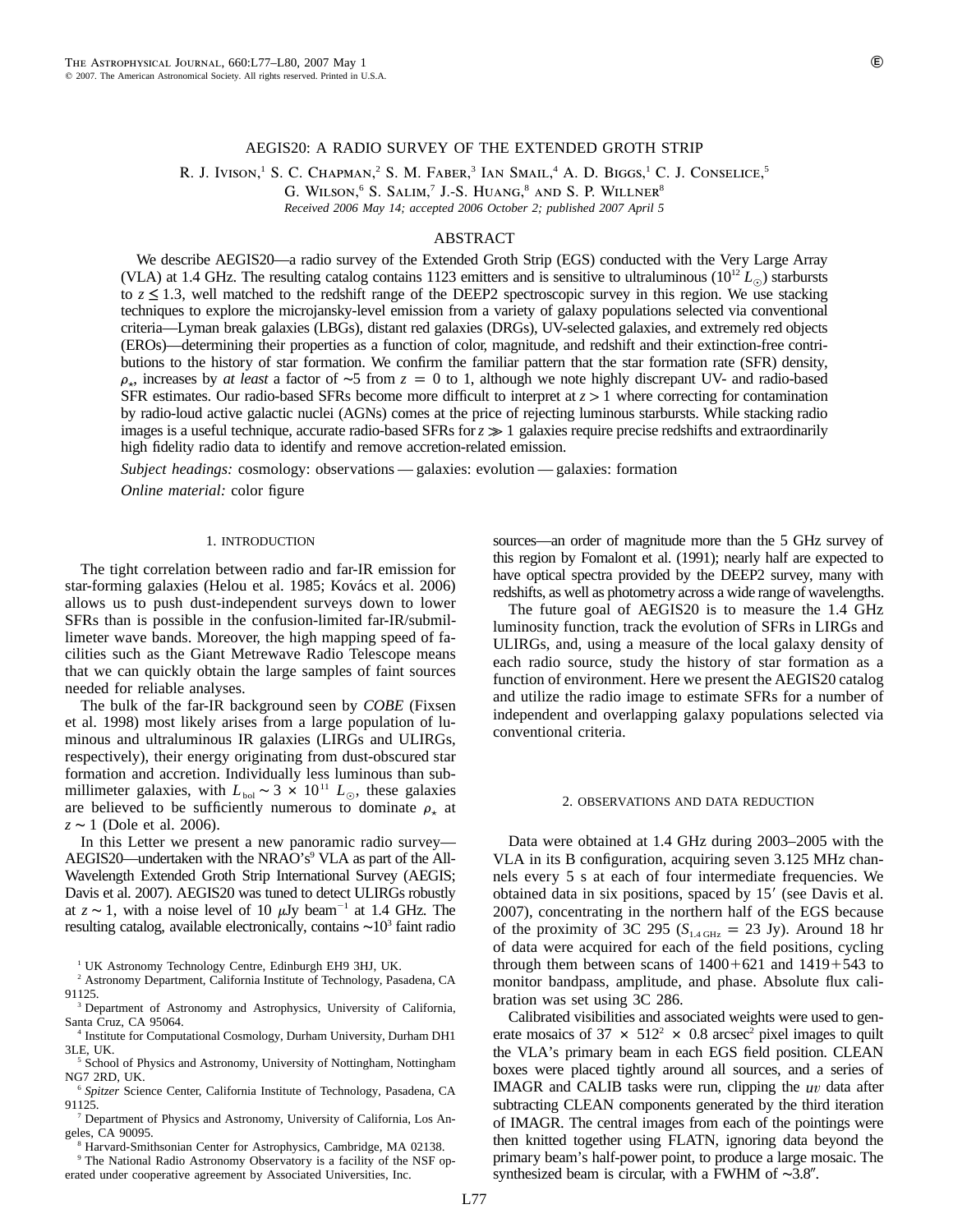#### 3. SAMPLE DEFINITION

To define a sample of radio sources, we searched signal-tonoise ratio (S/N) images using the SAD detection algorithm, emulating the technique described by Biggs & Ivison (2006). Sources with  $\geq 4$   $\sigma$  peaks were fitted with two-dimensional Gaussians using JMFIT, and those with  $\geq$ 5  $\sigma$  peaks that survived were fitted in total intensity. Sources with sizes equal to or smaller than the restoring beam were considered unresolved. We make no correction for bandwidth smearing in the catalog; this is a small effect (∼5%) given our mosaicking strategy and the use of the B configuration. We detect 38, 79, 171, 496, and 1123 sources with  $S_{1.4 \text{ GHz}} \ge 2000$ ,  $\ge 800$ ,  $\ge 320$ ,  $\ge 130$ , and  $\ge 50 \text{ }\mu\text{Jy}$ , where the 5  $\sigma$  detection limits at 130 and 50  $\mu$ Jy cover 0.73 and 0.04 deg<sup>2</sup>, respectively. Confusion is not an issue; the source density on an arcmin<sup>2</sup> scale is  $\langle 0.01 \text{ beam}^{-1}$ .

 $S<sub>1.4 GHz</sub> = 50 \mu Jy corresponds to rest-frame 1.4 GHz lumin$ nosities,  $L_{1.4 \text{ GHz}}$ , of 0.44, 2.3, 6.0, and 12  $\times$  10<sup>23</sup> W Hz<sup>-1</sup> and SFRs of 50, 275, 725, and 1430  $M_{\odot}$  yr<sup>-1</sup> at  $z = 0.5$ , 1.0, 1.5, and 2.0, respectively (for  $\Omega_m = 0.27$ ,  $\Omega_{\Lambda} = 0.73$ ,  $H_0 = 71$  km  $s^{-1}$  Mpc<sup>-1</sup> [Spergel et al. 2003], a Salpeter initial mass function [IMF] with  $dN/dM \propto M^{-2.35}$  over 0.1–100  $M_{\odot}$ , and  $S_n \propto \nu^{-0.8}$ ).

AEGIS20 covers 57% of the existing DEEP2 region (Davis et al. 2007), with ∼7900 unique redshifts available in the  $0.28 \text{ deg}^2$  common to both surveys. DEEP2 thus covers 35% of AEGIS20, although its *BRI* imaging covers 90% of AEGIS20 (93% of cataloged sources). Of the AEGIS20 sources with optical imaging,  $\sim$ 36% have  $R_{AB}$  < 24.1 counterparts within 1". Since the DEEP2 targeting rate is ∼70%, the inclusion rate on DEEP2 masks for faint radio emitters is ∼25%. At present, ∼100 of the targeted AEGIS20 radio sources have DEEP2 redshifts—a very high success rate.

### 4. THE RADIO PROPERTIES OF DISTANT GALAXY POPULATIONS

The wealth of multifrequency data in AEGIS allows us to mimic the selection of galaxy populations such as DRGs  $(J - K > 2.3$  and expected to lie at  $1.9 < z < 3.5$ ; Franx et al. 2003), as well as LBGs (Steidel et al. 2003) and EROs. We investigate the radio properties of several such populations in this section, taking them roughly in order of increasing redshift.

We expect to detect only a small fraction of distant galaxies at radio frequencies. In such situations it is common to assess the emission from a galaxy population using a stacking analysis, accomplished either by extracting and co-adding postage stamps centered on the galaxies of interest ("image stacking") or by co-adding flux densities measured at the positions of the galaxies ("pixel stacking"). We adopt both approaches here. To determine the signal lost by pixel stacking, we employed radio emitters with  $S/N = 5-20$  pixel<sup>-1</sup>, finding a difference of only 3.9% between the values returned at the positions of the emitters and cataloged AEGIS20 flux densities. Monte Carlo simulations show that the mean  $S<sub>1.4 \text{ GHz}}</sub>$  determined by pixel stacking are slightly skewed  $(+0.1 \mu Jy,$  typically) but are otherwise well described by Gaussian statistics; medians are affected at the  $\langle 0.01 \mu Jy$  level.  $S_{1.4 \text{ GHz}}$  values have been corrected for bandwidth smearing  $(+5.0\%)$  and for pixel-stacking losses  $(+3.9%)$ , and we have excluded galaxies in noisy regions  $(\sigma_{1.4 \text{ GHz}} > 30 \text{ \mu Jy beam}^{-1}).$ 

We must excise emission due to accretion if we are to determine accurate radio-based SFRs. Morphological classification of most radio emitters is not feasible at the resolution of our data, spectral indices are not to hand, and the availability and reliability of AGN indicators at shorter wavelengths differs widely across the EGS. Radio-loud AGNs were thus identified and rejected via a  $L_{1.4 \text{ GHz}}$  limit. Following Condon (1992), we adopt  $L_{1.4 \text{ GHz}} < 10^{24} \text{ W Hz}^{-1}$  for normal galaxies, an order of magnitude below the break in morphology and luminosity noted by Fanaroff & Riley (1974). We quote the noise-weighted mean  $S<sub>1.4 GHz</sub>$ ; where AGN contamination is extreme (>5%), we quote the median, noting the number of obvious AGNs. One unfortunate consequence of excising radio-loud AGNs on the basis of  $L_{1.4 \text{ GHz}}$  is the exclusion of distant hyperluminous starbursts lying on the far-IR/radio correlation (§ 5).

We begin with a UV-selected catalog containing 4426 galaxies detected at 230 nm by *GALEX*, with DEEP2 redshifts, i.e.,  $R_{AB}$  < 24.1, excluding objects with AGN flags (S. Salim et al. 2007, in preparation). Of these, 3908 lie within the  $0.28 \text{ deg}^2$  of common areal coverage with AEGIS20. We compare SFRs determined in two ways—via their UV and radio properties,  $SFR_{UV}$ and  $SFR_{rad}$ —for the same galaxies. We use UV-based, extinctioncorrected SFRs, derived by comparing observed spectral energy distributions (SEDs) with those of model galaxies exhibiting a wide range of properties and SF histories (Salim et al. 2005). Appropriate volume corrections for the *GALEX*-selected sample are difficult to determine due to a complex selection function dependent on UV/optical magnitudes and spectral characteristics. We therefore correct for the rate with which *GALEX* detects DEEP2 galaxies, which is known to fall from 90% to 75% to 60% at  $z = 0.2$  to 1.0 to 1.4, but not for our steadily decreasing sensitivity to low-luminosity galaxies (Arnouts et al. 2005). Because of this, we are limited to discussing the ratio of  $\rho_{\star(UV)}$  and  $\rho_{\star \text{(rad)}}$  within the sample.

Robust radio detections of the UV sample were possible by pixel stacking over  $\Delta z = 0.2$  bins. Only 11 radio-loud AGNs were identified via  $L_{1.4 \text{ GHz}} \ll 1\%$  of the total; having rejected these, noise-weighted means provide the most appropriate measure of SFR for this sample (Table 1).  $SFR_{UV}$  and  $SFR_{rad}$  per UV-selected galaxy both increase with redshift, unsurprisingly since we are probing more UV-luminous galaxies at larger distances. For  $z = 0-1$ ,  $\rho_{\star(UV)}$  remains fairly constant, while  $\rho_{\star (rad)}$  rises rapidly. It may seem puzzling that  $\rho_{\star (UV)}$  at  $z \sim 0$ is an order of magnitude higher than  $\rho_{\star \text{(rad)}}$  (Fig. 1)— $\rho_{\star \text{(rad)}}$ should be sensitive to all recent star formation, obscured and unobscured, for a constant IMF—however, Bell (2003) showed that  $L_{\text{far-R}}/L_{\text{UV}}$  varies by a factor of  $\approx$ 30 between  $0.01L_{\star}$  and  $3L_{\star}$  and that radio data underestimate SFRs in low-luminosity galaxies typical of those detected locally by *GALEX*. Hopkins & Beacom (2006) argue that for the full picture, we should add SFR<sub>UV</sub> and SFR<sub>rad</sub>;  $\rho_{\star \text{(rad)}}$  and  $\rho_{\star \text{(UV)}}$  achieve parity at  $z \sim$ 0.4, after which  $\rho_{\star, \text{rad}}$  continues to rise until  $z \sim 0.7$  (cf. Cowie et al. 2004) when incompleteness seriously impacts the sample. Although it is tempting to speculate that the rise in  $\rho_{\star(rad)}$  results from the increasing dominance of dust-obscured IR-luminous galaxies, we must recall our sample's origins. We are witnessing an increasing SFR per *UV-selected* galaxy, partly because at  $z \sim 1$  we are probing the most UV-luminous galaxies; we are also witnessing an increase in  $\rho_{\star \text{(rad)}}$  *despite* the increasing incompleteness. Adding  $SFR_{UV}$  and  $SFR_{rad}$ ,  $\rho_{\star}$  due to UVselected galaxies increases as *at least*  $(1 + z)^{2.2}$  between  $z =$ 0 and 1 (cf. Schiminovich et al. 2005).

The mismatch between the absolute and relative rates of SF derived using UV- and radio-based indicators is worrying, particularly the difference between local estimates of  $\rho_{\star}$ . The local  $\rho_{\star (UV)}$  matches the  $\rho_{\star}$  compilation presented by Hopkins & Beacom (2006), which implies that the UV-selected sample accounts for most of the SF in the local universe, yet the UV sample at  $0.0 <$  $z < 0.2$  accounts for  $\ll 1\%$  of the total cataloged  $S<sub>1.4 \text{ GHz}}</sub>$  in the region of common areal coverage. If the fraction of  $S<sub>1.4 \text{ GHz}}</sub>$  due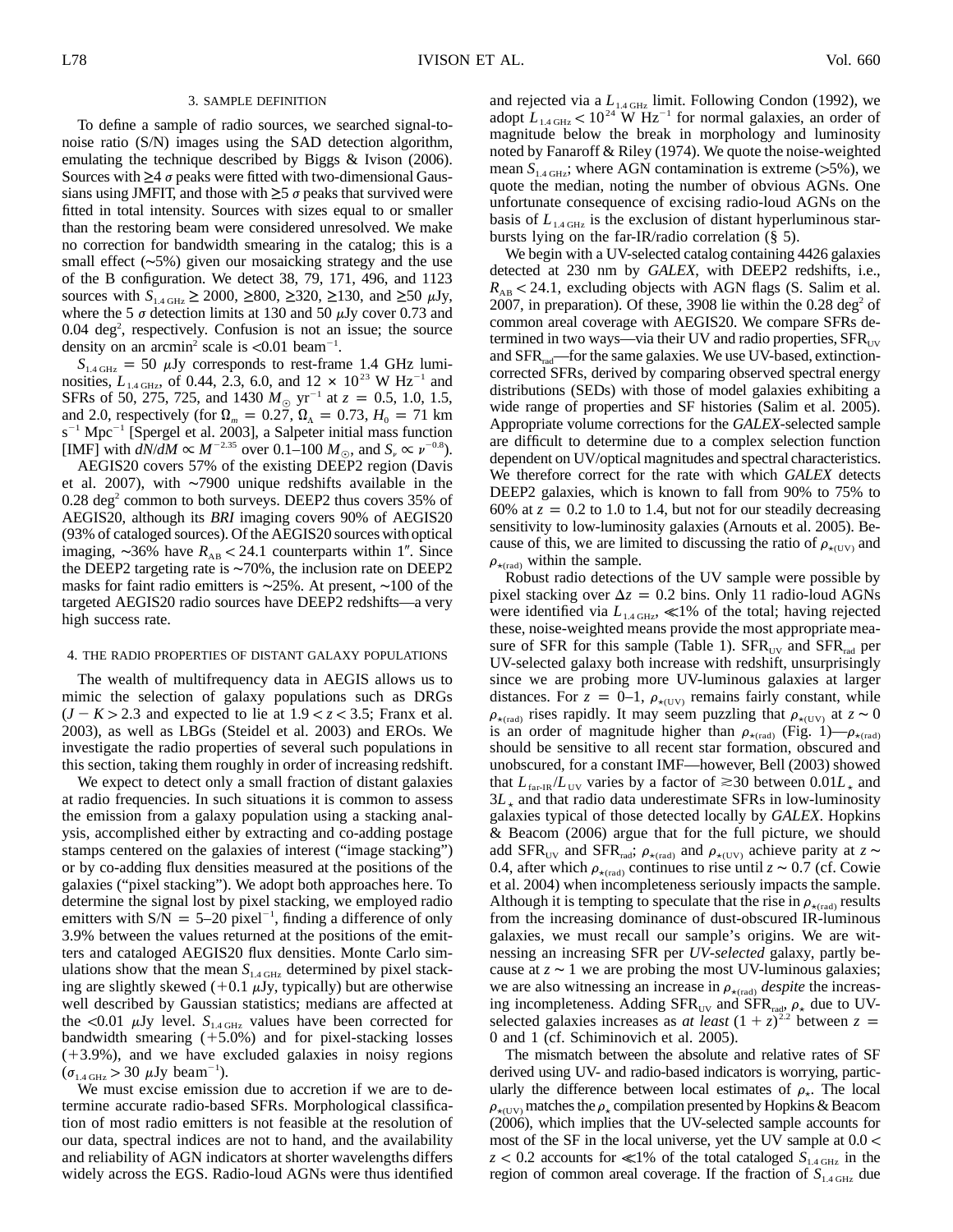TABLE 1  $S<sub>1.4 GHz</sub>$  and SFRs Determined by Pixel Stacking at the Positions of Galaxies in the Samples (See § 4)

| Nos. <sup>a</sup>          | Selection Criteria                          | $S_{\rm 1.4~GHz}$ | SFR <sup>b</sup> |
|----------------------------|---------------------------------------------|-------------------|------------------|
|                            | UV-selected galaxies, $R_{AB}$ < 24.1 mag   |                   |                  |
| $136-0-0$                  | $z = 0.0 - 0.2$                             | $4.1 \pm 1.1$     | 0.12             |
| $678-9-0$                  | $z = 0.2 - 0.4$                             | $11.2 \pm 0.5$    | 3.6              |
| $612 - 12 - 1$             | $z = 0.4 - 0.6$                             | $8.4 \pm 0.5$     | 8.9              |
| $1055 - 20 - 2$            | $z = 0.6 - 0.8$                             | $8.8 \pm 0.4$     | 21               |
| $667 - 7 - 0$              | $z = 0.8 - 1.0$                             | $8.5 \pm 0.5$     | 36               |
| $441 - 7 - 5$              | $z = 1.0 - 1.2$                             | $6.8 \pm 0.6$     | 47               |
| $276 - 3 - 2$              | $z = 1.2 - 1.4$                             | $5.7 \pm 0.8$     | 59               |
| 30-1-1                     | $z = 1.4 - 1.6$                             | $4.5 \pm 2.4$     | 65               |
|                            | EROs, $K_s$ < 20.5 mag, $R - K_s$ > 5.3 mag |                   |                  |
| $216 - 14 - 7 \dots$       | $R - K_s = 5.3 - 5.6$                       | $13.6 \pm 0.8$    | 126              |
| $170 - 15 - 8 \dots$       | $R - K_s > 5.6$                             | $11.9 \pm 0.9$    | 111              |
| $35 - 7 - 4$               | $K_s = 17 - 18$                             | $20.6 \pm 2.2$    | 194              |
| $187-19-10$                | $K_s = 18 - 19$                             | $16.9 \pm 0.9$    | 159              |
| $140-3-1$                  | $K_s = 19 - 20$                             | $6.3 \pm 1.0$     | 59               |
| $19-0-0$                   | $K_s = 20 - 21$                             | $12.9 \pm 2.8$    | 121              |
|                            | EROs, $R_{AB}$ – 3.6 > 4 mag                |                   |                  |
| $1027 - 53 - 17$           | $R_{AB}$ – 3.6 = 4.0–4.5                    | $11.8 \pm 0.4$    | 81               |
| 720-29-4                   | $R_{AB}$ – 3.6 = 4.5–5.0                    | $10.6 \pm 0.4$    | 73               |
| $437 - 29 - 8 \dots \dots$ | $R_{AB}$ – 3.6 = 5.0–5.5                    | $14.4 \pm 0.6$    | 100              |
| $137 - 11 - 2$             | $R_{AB}$ – 3.6 = 5.5–6.0                    | $16.7 \pm 1.0$    | 115              |
| $42 - 8 - 1$               | $R_{AB}$ – 3.6 > 6.0                        | $\pm$ 1.8<br>27.7 | 192              |
| $411 - 62 - 15$            | $3.6 \mu m = 19 - 20$                       | $25.1 \pm 0.6$    | 174              |
| $1032 - 48 - 9$            | $3.6 \mu m = 20 - 21$                       | $13.1 \pm 0.4$    | 90               |
| $742 - 10 - 1$             | $3.6 \mu m = 21 - 22$                       | $6.4 \pm 0.4$     | 44               |
| $154 - 3 - 2$              | 3.6 $\mu$ m > 22                            | $4.6 \pm 0.9$     | 32               |
|                            | 24 $\mu$ m galaxies, $S_{4.5} > S_{3.6}$    |                   |                  |
| $634-65-291$               | $S_{24} = 0.15{\text -}0.3$ mJy             | 23.5              | 1400             |
| $196-61-89$                | $S_{24} = 0.3{\text -}0.6$ mJy              | 41.6              | 2480             |
| $67 - 34 - 21$             | $S_{24} = 0.6 - 1.2$ mJy                    | 67.2              | 4010             |
| $29-19-2$                  | $S_{24} > 1.2$ mJy                          | 103               | 6120             |
| $173 - 46 - 86$            | $R_{AB}$ < 23                               | 38.0              | 2260             |
| $154 - 39 - 67$            | $R_{AB} = 23 - 24$                          | 32.7              | 1950             |
| 222-43-87                  | $R_{AB} = 24 - 25$                          | 27.5              | 1640             |
| $151-26-69$                | $R_{AB} = 25 - 26$                          | 29.0              | 1730             |
| $92 - 7 - 41$              | $R_{AB} > 26$                               | 21.7              | 1290             |
|                            | DRGs, $J - K_s > 2.3$ mag                   |                   |                  |
| $80-2-1$                   | $K_{s}$ < 20.5                              | $10.1 \pm 1.3$    | 150              |
|                            | LBGs                                        |                   |                  |
| $107 - 0 - 28$             | .                                           | $2.0 \pm 2.3$     | $500$            |
|                            | <b>ILLBGs</b>                               |                   |                  |
| $6 - 1 - 4$                | $S_{24} > 0.06$ mJy                         | $44.2 \pm 11.5$   | 2120             |
|                            |                                             |                   |                  |

<sup>a</sup> Number of sources, number detected individually (S/N  $\geq$  5), and number classified as radio-loud AGNs.

Radio-based SFR per object; for the  $R_{AB}$  – 3.6 EROs, we assume  $z = 1.1$ ; for the 24  $\mu$ m–selected galaxies, we assume  $z = 2.75$ .

to obscured SF at  $0.0 < z < 0.2$  exceeds 1%,  $\rho_{\star}$  would then be at the upper envelope of commonly accepted values.

Moving to slightly higher redshifts, we take two catalogs of EROs. One uses the conventional color cut  $R - K_s > 5.3$  with  $K_s$  < 20.5 and DEEP2 redshifts,  $1.0 < z < 1.5$  (C. J. Conselice et al. 2007, in preparation). It contains 382 objects in low-noise areas of our radio image. The second (Wilson et al. 2007) uses  $R_{AB}$  – 3.6  $\mu$ m > 4 to select essentially the same class of objects, but the larger area covered at 3.6  $\mu$ m (and no requirement for redshifts) yields  $2363$  objects in 0.26 deg<sup>2</sup> of AEGIS20. We assumed  $z = 1.1$  to excise radio-loud AGNs from this sample.

Both ERO samples are well detected at 1.4 GHz, as shown in Figure 2. In the spectroscopic sample, the mean  $S<sub>1.4 GHz</sub>$  does not vary significantly as a function of color, although it is a



FIG. 1.—Radio-based estimates of SFR density  $(\rho_{\star})$  for a number of independent and overlapping galaxy populations selected via magnitude and color criteria: UV-selected galaxies (*open and filled circles for UV- and radio-based SFRs, joined by dotted and solid lines),*  $R - K_s > 5.3$  *EROs (filled triangle),* DRGs (filled star), ILLBGs (open diamond), and 24  $\mu$ m-selected galaxies (*filled square*). These are conservative estimates—no attempt has been made to correct for accessible volume; contamination by radio-loud AGNs is possible at  $z \gg 1$  (§ 5). The upper envelope of points thus traces the minimum  $\rho_{\star}$  as a function of redshift, as demonstrated by the compilation of  $\rho_{\star}$  data from Hopkins & Beacom (2006), plotted faintly here. [*See the electronic edition of the Journal for a color version of this figure.*]

function of  $K_s$  consistent with the findings of Smail et al. (2002). The median  $L_{1.4 \text{ GHz}}$  is 8.1  $\times$  10<sup>22</sup> W Hz<sup>-1</sup>, and the median SFR per ERO is  $92 \pm 7 M_{\odot}$  yr<sup>-1</sup>. In the sample volume set by the redshift limits and survey area, this equates to  $\rho_{\star} = 0.07 M_{\odot} \text{ yr}^{-1} \text{ Mpc}^{-3}.$ 

The larger ERO sample reveals a weak trend for  $S<sub>1.4 GHz</sub>$  to increase with redness; this is confirmed by the increasing detection rate for individual objects (Table 1). The mean  $S<sub>1.4 GHz</sub>$  also declines as  $S<sub>3.6 \mu m</sub>$  decreases. We expect  $S<sub>3.6 \mu m</sub>$  to trace stellar mass and distance, and the factor of ∼5.5 decrease in  $S<sub>1.4 GHz</sub>$  for a for a factor of ~15 decrease in  $S<sub>3.6 \mu m</sub>$  suggests an increasing SFR per unit stellar mass as redshift increases. The overall  $\rho_{\star}$  for this sample is consistent with that of the spectroscopic sample, as expected given the limited number of spectroscopic redshifts and the significant sample overlap.

J.-S. Huang et al. (2007, in preparation) present a catalog selected at  $S_{24 \mu m} > 150 \mu Jy$ , with  $S_{4.5 \mu m} > S_{3.6 \mu m}$ , aiming to select galaxies and AGNs at  $z > 1.5$ . Almost 10<sup>3</sup> objects lie in low-noise regions of our radio mosaic, overlapping AEGIS20 by 0.26 deg<sup>2</sup>. The individual radio detection rate is a strong function of  $S_{24 \mu m}$ , rising from 30% to 70% between  $S_{24 \mu m} = 0.15$  and >1.2 mJy. The median  $S_{1.4 \text{ GHz}}$  (Table 1) is fairly insensitive to  $R_{AB}$ , varying by a factor of  $\langle 2 \text{ over } >3 \text{ mag}$ . Over 40% of the 24  $\mu$ m–selected galaxies have  $L_{1.4 \text{ GHz}} > 10^{24} \text{ W Hz}^{-1}$  when assuming  $z = 2.75$ . At this redshift,  $all S/N \geq 3$  measurements imply radio-loud AGNs, and it is difficult to estimate the SFR:  $\rho_{\star}$  is likely to be high but so is the level of accretion-related contamination. The median  $S_{1.4 \text{ GHz}}$ , 28  $\mu$ Jy, translates into  $\rho_{\star} = 0.20 M_{\odot} \text{ yr}^{-1} \text{ Mpc}^{-3}$  for  $z =$ 1.5–4. We would be unsurprised if this is in error by a factor of 2; regardless, this is an important star-forming population.

We now move on to yet more distant populations, this time to a sample of DRGs selected at  $K_s < 20.5$  *(Vega) with J –*  $K_s > 2.3$  (Conselice et al. 2007), 108 of which lie within the  $0.11 \text{ deg}^2$  of common coverage with AEGIS20. Although expected to lie at  $1.9 < z < 3.5$  (Franx et al. 2003), Conselice et al. find that 64% lie at  $1 < z < 2$ . Galaxies with  $z < 1$ , evident